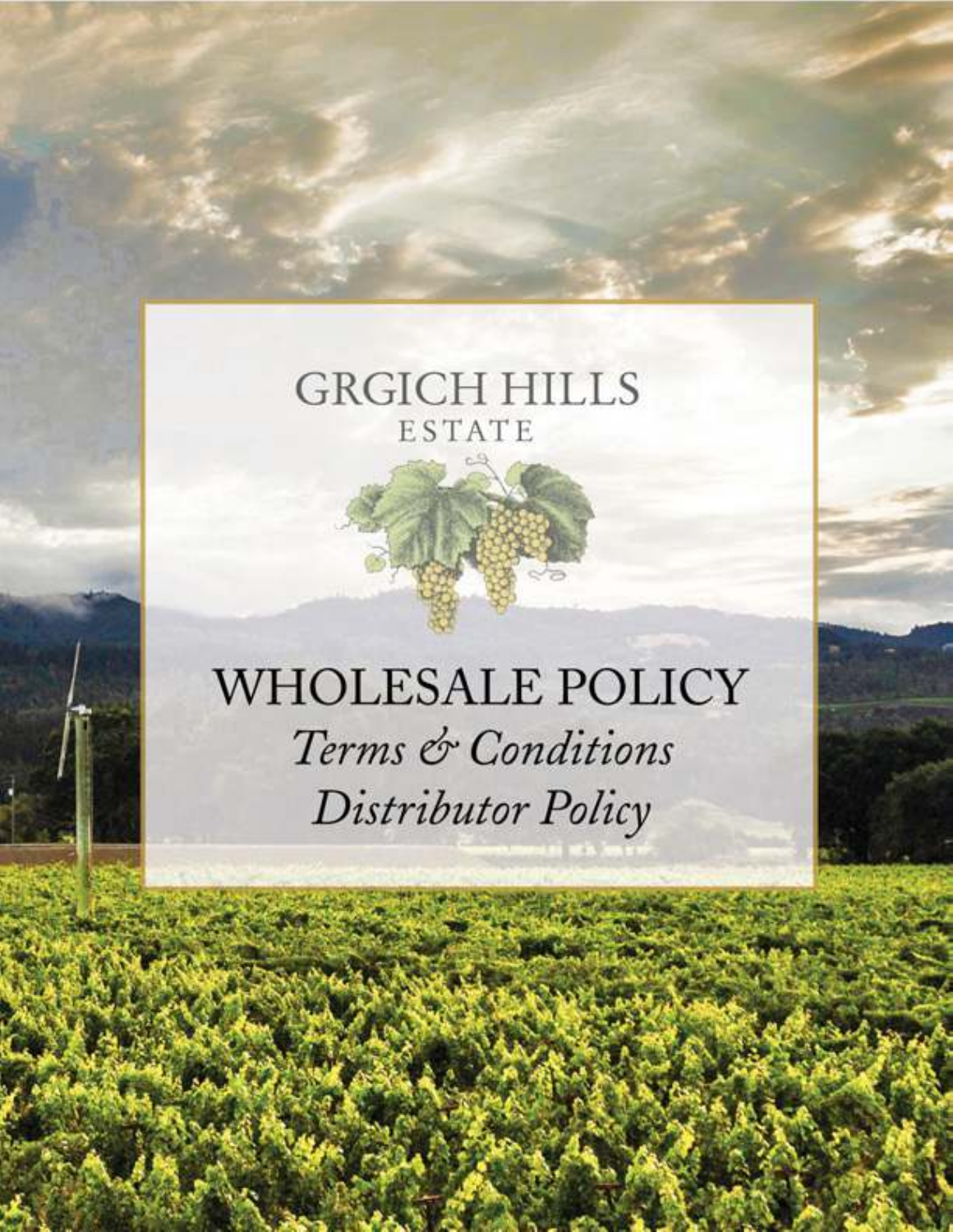#### **GRGICH HILLS ESTATE - TERMS AND CONDITIONS**

Dated 5/1/10

- 1. Title to GRGICH HILLS ESTATE (or "Seller") Products passes to Buyer when they have been loaded upon a common carrier at GRGICH HILLS ESTATE's premises and risk of loss passes to Buyer upon the earlier of delivery, or placement with a carrier. Buyer shall pay all applicable taxes and shipping costs. Payment for Products is due to GRGICH HILLS ESTATE within 30 days of invoice. Payment shall be by check, EFT, or otherwise as GRGICH HILLS ESTATE may direct in writing. Payments over 30 days shall be subject to interest at 1.5% per 30-day period. GRGICH HILLS ESTATE reserves the right to reassess Buyer's creditworthiness, or require payment CBD or COD, at any time. Buyer acknowledges that these Terms and Conditions constitute a security agreement between GRGICH HILLS ESTATE as secured creditor, and Buyer, as debtor, for the purposes of the Uniform Commercial Code. GRGICH HILLS ESTATE must agree in writing to all bill backs prior to expense being incurred. No bill backs without acceptable supporting documentation shall be accepted or processed more than 90 days from the date of the expense being incurred. Buyer agrees to execute and deliver to Seller such financing statements and other instruments as Seller may reasonably request in order to perfect its security interest. GRGICH HILLS ESTATE is not liable for any incidental, consequential or special damages, interest, costs or expenses or for loss of use or lost profits or wages, incurred by Buyer in any fashion or manner in connection with the sale or use of the goods, whether or not GRGICH HILLS ESTATE knew such damages might be incurred.
- 2. Distributor buyers shall: (a) possess all necessary state and federal licenses and permits and will keep the same in force; (b) protect GRGICH HILLS ESTATE's trademarks, confidential information and business plans and shall cooperate with GRGICH HILLS ESTATE (at GRGICH HILLS ESTATE's cost) in the defense or prosecution of any action related to GRGICH HILLS ESTATE's trademarks or confidential information; (c) not transfer their rights to distribute GRGICH HILLS ESTATE Products in any way unless they have obtained permission in writing from GRGICH HILLS ESTATE to do so; (d) provide such storage, warehousing, delivery, merchandising, marketing and sales service to GRGICH HILLS ESTATE as shall be necessary to properly market, sell and protect the Products, and (e) provide such depletion, sales and other reports as GRGICH HILLS ESTATE shall from time-to-time request.
- 3. If the law of the state in which Distributor does business requires procedures, times within which to act, respond to notices or cure defaults other than those set forth in these Terms and Conditions, such laws and regulations shall apply; provided, however, that the obligations, rights and responsibilities of Distributor shall be interpreted as set forth in these Terms and Conditions to the full extent not inconsistent with such law or regulation.
- 4. California law governs these Terms and Conditions. The term of Distributor's appointment is at-will, is renewable annually on thirty days notice, and may be terminated by GRGICH HILLS ESTATE on thirty days notice at any time. Breach of any promise made by Distributor or failure of Distributor to meet shipment, depletion and account placement requirements mutually agreed to between the parties shall be "good cause" for termination for the purpose of any state law. In the event of any dispute related to GRGICH HILLS ESTATE, GRGICH HILLS ESTATE Products or Distributor's rights to continue distributing GRGICH HILLS ESTATE Products, Distributor agrees that the same shall be resolved by arbitration in San Francisco in accordance with the Comprehensive Rules and Procedures of JAMS or its successor then in effect, and judgment upon the award rendered by the arbitrator may be entered in any court having jurisdiction thereof. The decision of the arbitrator shall be final and binding on the parties. The arbitrators are not empowered to award damages in excess of compensatory damages, but shall include in the final award an allocation of attorneys' fees, costs and expenses incurred in the arbitration, whether or not such fees, costs and expenses would otherwise be recoverable under applicable statutes and rules of court. The arbitrator shall only be empowered to decide the dispute in accordance with the laws of the State of California. The arbitrator shall render the award in writing, explaining the factual and legal basis for decision as to each of the principal controverted issues. The parties and each of them expressly agree that any petition to confirm, modify or enforce the arbitral award, other than for non-payment of goods sold and delivered, shall be resolved in a State or Federal Court of competent jurisdiction in San Francisco, to which jurisdiction the parties hereby submit.
- 5. GRGICH HILLS ESTATE reserves the right to establish standards of re-sale for its products that protect the brand image and value and specifically reserves the right to terminate sales to accounts that engage in below-cost price promotions that harm the brand, or in practices (such as bait and switch) that are anti-competitive or violate the law of any state.
- 6. These Terms and Conditions apply to any goods purchased from GRGICH HILLS ESTATE by Distributor or Buyer; provided, however, that these terms and conditions shall be subject to the terms of any mutually executed written Agreement between Distributor and GRGICH HILLS ESTATE. Distributor or Buyer's submission of a purchase order for any GRGICH HILLS ESTATE product shall constitute agreement to these Terms and Conditions, which may be modified at any time by policies found at GRGICH HILLS ESTATE's website [www.grgich.com].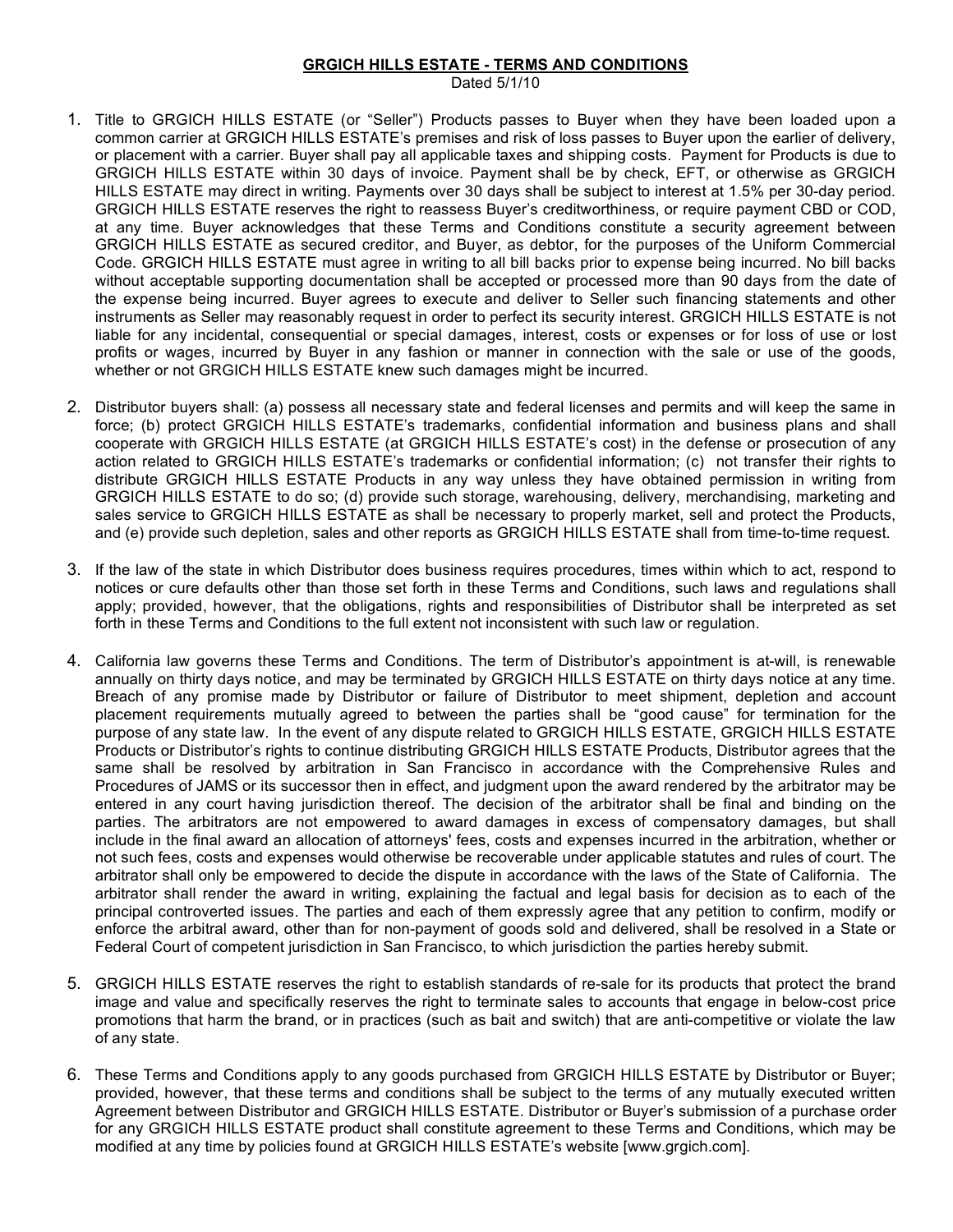

#### **DISTRIBUTOR POLICIES**

This document is designed to clearly outline the policies and procedures involved in doing business with **GRGICH HILLS ESTATE (GHE)**:

#### **TERMS OF SALE**

**Net 45 days** (unless state law dictates otherwise). Title to **GHE** wines passes to buyer when they have been loaded upon a common carrier at GHE's premises and risk of loss passes to Buyer upon the earlier of delivery or placement with a carrier. *Please see the complete terms and conditions for doing business with GHE, which are found on our website a[t www.grgich.com/trade](http://www.grgich.com/trade).* 

## **SAMPLE POLICY**

**GHE encourages sampling of wines,** and will share in field sample expense at 50% of wholesaler's laid-in cost, unless otherwise stipulated. Samples for market work-withs shall also be billed at 50% of wholesaler's laid-in cost. All requests for reimbursement of sample costs **must be accompanied** by a report detailing salesperson and account information. Trade Show and Consumer Event wine expenses shall be billed at 100% laid-in cost for wines pulled from distributor inventory with prior winery written authorization (PO# to be issued).

#### **WINE LIST PARTICIPATION**

**GHE** will participate in the printing costs of wine lists featuring **GHE** wine, not to exceed \$15 per listing per calendar quarter. Duplicate billings for initial placement will only be approved for vintage changes. In addition, all spellings, vintages, and wine descriptions must be accurate. Requests for payment must be accompanied by a copy of the listing. In the interest of conservation, please send only cover and pages listing **GHE** wines.

#### **CHARGEBACKS**

**GHE** utilizes a Purchase Order process for all agree chargebacks **prior** to expense being incurred. Chargebacks for anything outside our normal, listed policy require a Purchase Order number. No bill backs without acceptable supporting documentation shall be accepted. No bill backs shall be processed more than 90 days from the date of the expense being incurred. Any DA/SPA support for BTG or other promotions must be agreed upon in advance, in writing, and registered with our accounting team. These expenses will be shared 50/50 with Distributor. Chargeback invoices for monies due will be reimbursed in the form of a credit memo against purchases or outstanding balance.

#### **UNSALEABLES**

**GHE** unsaleable wine must meet the following requirements: Unsaleable product is defined to be Product that (a) is spoiled, putrid or foul, or (b) has sustained damage to its primary or secondary packaging and is no longer commercially marketable. The party responsible for the unsaleable Product shall be responsible for the costs of collecting (or returning, at GHE's option) such Products from the marketplace. Title of Product passes to Distributor when Product is loaded onto the Distributor's carrier.

Requests for reimbursement for unsaleable wines must include the following and must be discussed with the **GHE** Regional Manager in advance: 1) A detailed description of the wine on the bill back/invoice detailing the vintage, varietal and size, 2) An explanation/description of why the wine was determined unsaleable, 3) Certified Proof of Destruction. Wine approved as unsaleable and as the responsibility of **GHE** may be billed back at 100%. Unsaleable wine which is the responsibility of the Distributor (any damage incurred after the Product has left the **GHE** warehouse in Rutherford, CA) will not be reimbursed.

#### **FISCAL YEAR**

GHE operates on a fiscal year starting September 1 and ending August 31. All reporting should be set to those parameters.

#### **INVENTORY REQUIREMENT**

**GHE** requires Distributor to maintain a minimum of 60 – 90 day inventory.

#### **DEPLETION / INVENTORY REPORTS**

**GHE** requests all distributor partners report their monthly detailed sales and ending inventories, by varietal, size, and vintage to BDN by the  $5<sup>th</sup>$  business day of each month.